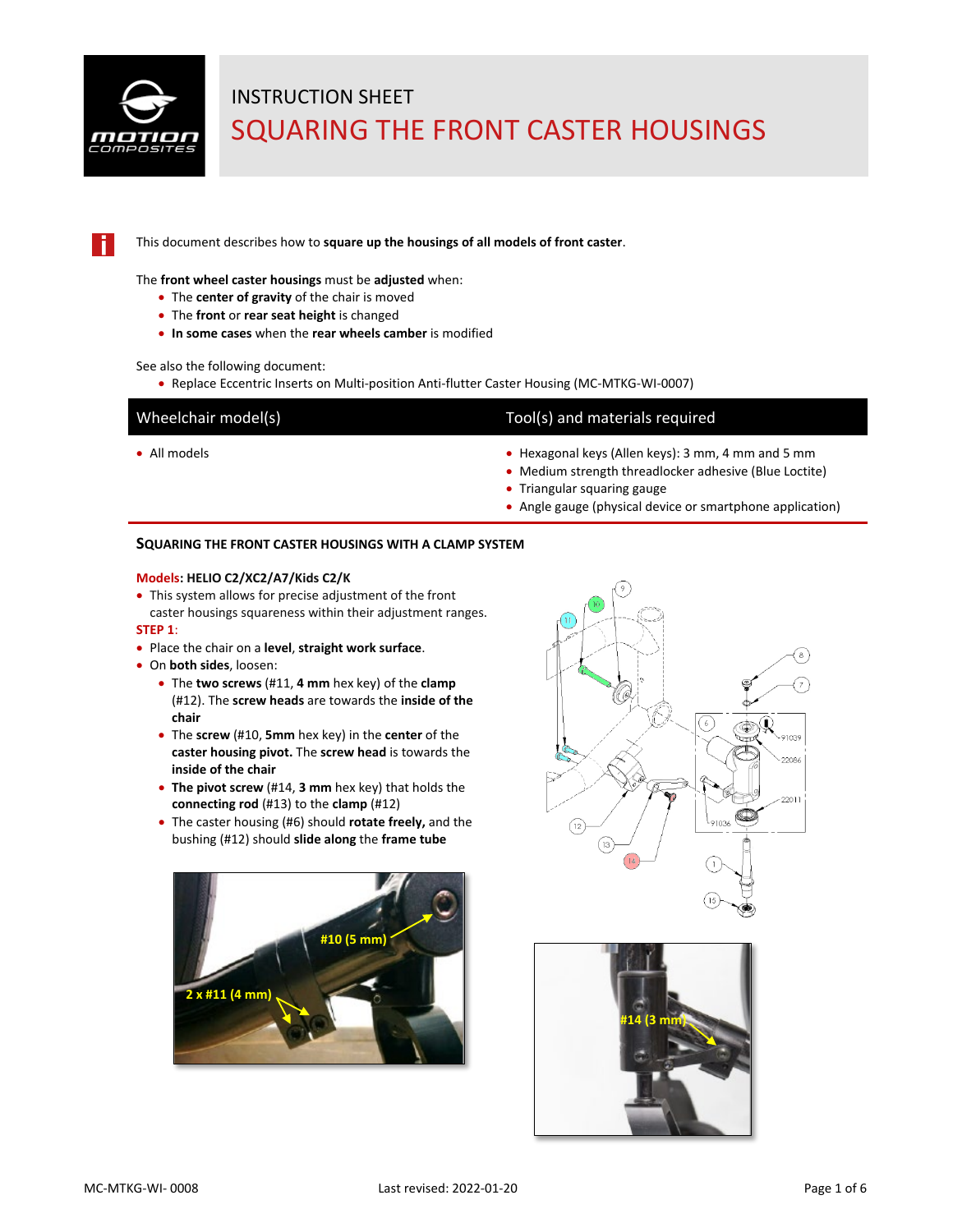

### **STEP 3**:

• Using a **triangular squaring gauge,** position the two front caster housings **perpendicular to the ground**

#### **STEP 4**:

- While making sure the **caster housing remains perpendicular to the ground**, **tighten** the **4 screws** (2 x #11, #10 and #14) of **both front caster housing**
	- Apply **medium strength threadlocker adhesive** (blue Loctite) to the end threads of all screws
	- Apply the **standard tightening torque values** according to the size of the hexagonal key:
		- **3 mm** hexagonal key: **4 Nm**
		- **4 mm** hexagonal key: **7 Nm**
		- **5 mm** hexagonal key: **12 Nm**



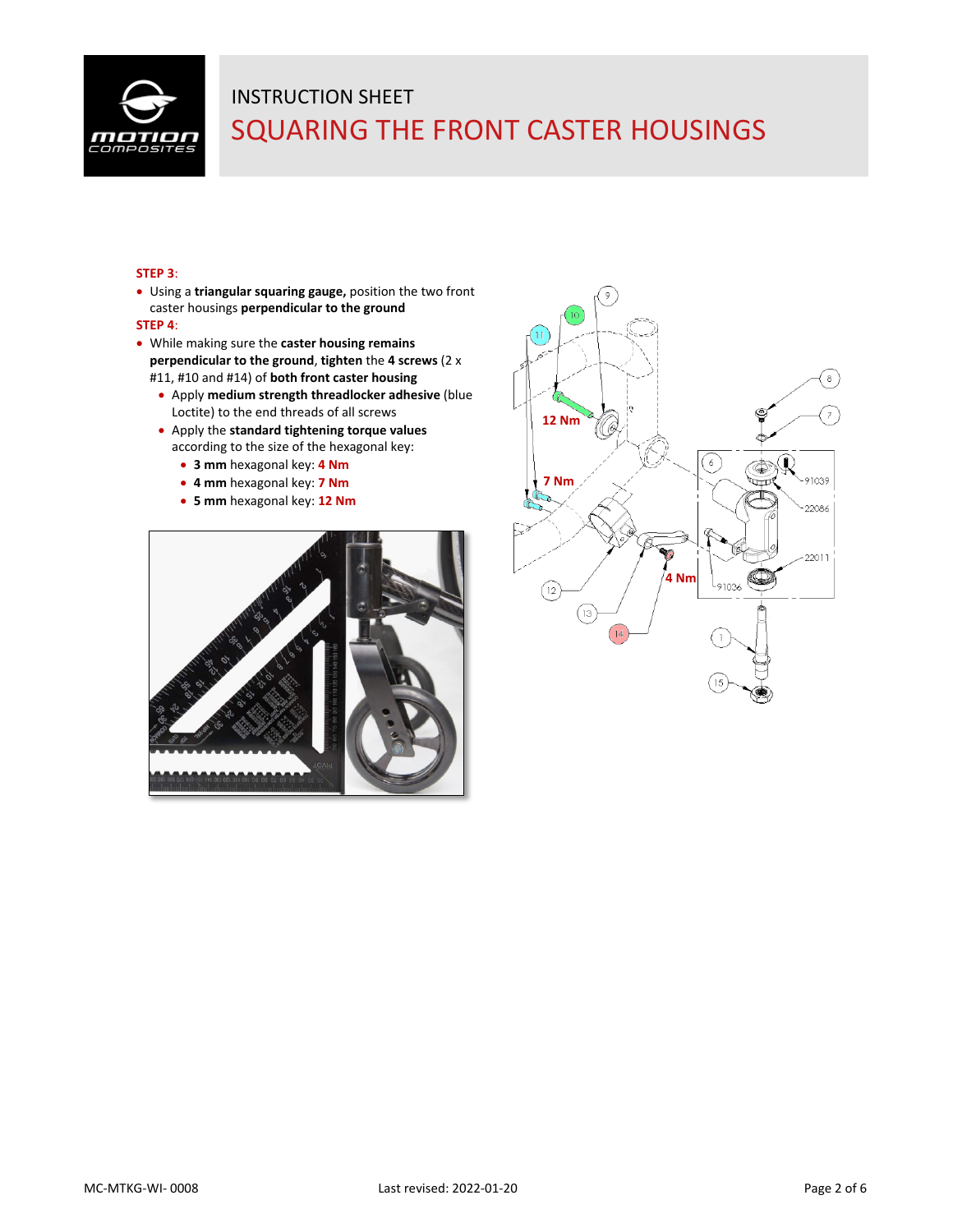

#### **SQUARING THE FRONT CASTER WITH A BUBBLE LEVEL SYSTEM**

#### **Models: VELOCE - APEX A/C/P**

• This system allows precise adjustment of the front caster squareness within its adjustment range.

#### **STEP 1**:

- Place the chair on a **straight and level work surface**
- **Loosen** the **two (2) screws** (#8, **4 mm** hex key) of the **caster mount pivoting mechanism**

#### **STEP 2**:

- Use the **built-in bubble level to** square the front caster (#2) with the ground by moving the fork forward or backward.
- The **bubble** should be **in the center of** the **two middle lines**  (illustration on the right).

### **STEP 3**:

- **Tighten** the **two screws**.
	- Apply **medium strength threadlocker adhesive** (blue Loctite) to the end threads of all screws
- **Apply** a tightening **torque** of **12 Nm** as shown on the caster mount (illustration on the left).

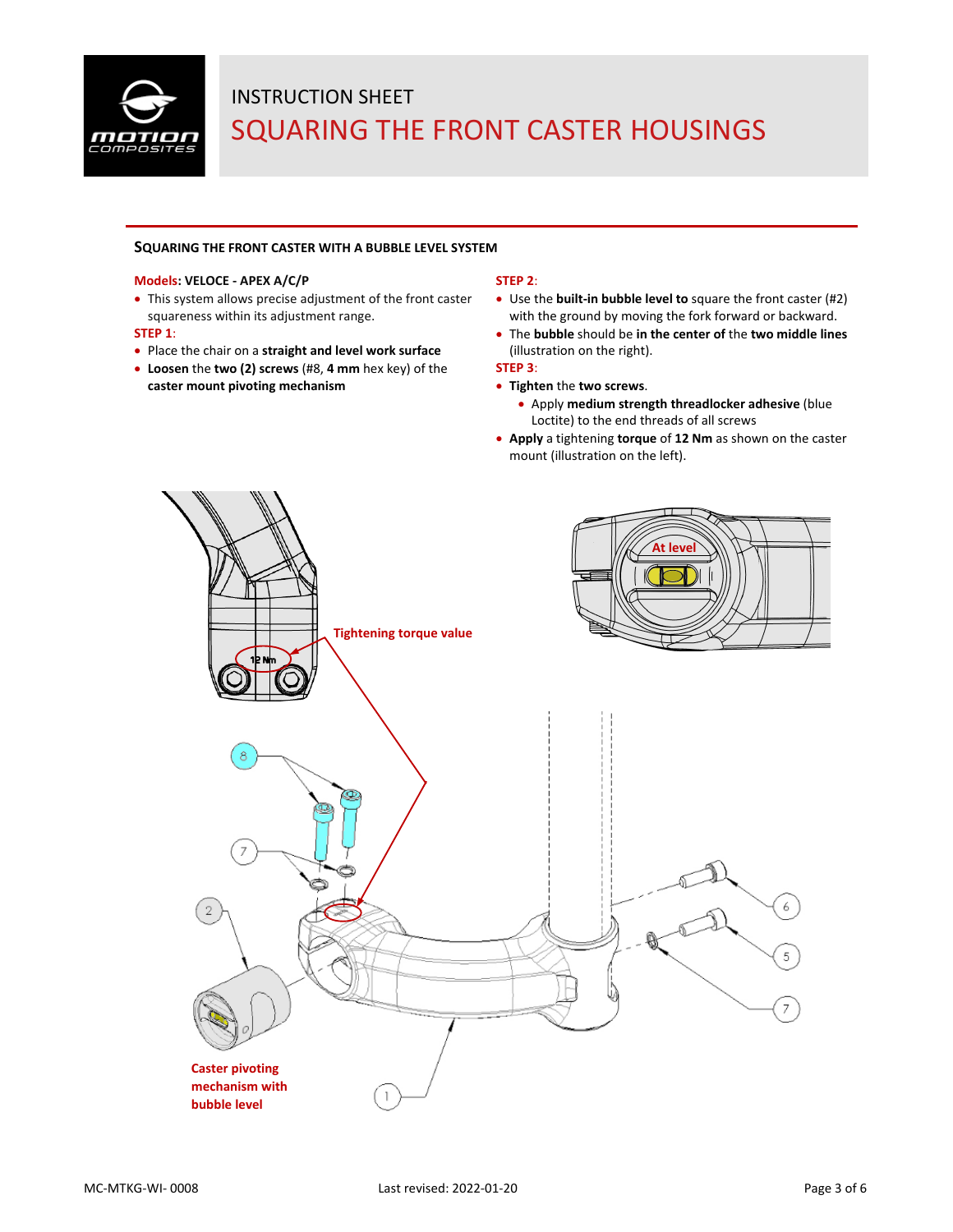

#### **SQUARING FRONT CASTER WITH A MULTI-POSITION INSERT SYSTEM**

- Models: HELIO A6 MOVE CHRONOS COBALT 1/2 PLATINUM 1/2
- This system allows an adjustment of the front caster housing on **7 positions**

#### **STEP 1**:

- Place the chair on a level, straight work surface.
- **Loosen** the **bolts** (#1) on one of the **front caster housing** (#2) until the **inserts** (#3) are free to move

#### **STEP 2**:

- Refer to the adjustment angle chart on the next page to select the angle that will best align the caster housing with the floor in relation to the desired seat slope.
- The **notches** on the top and bottom **inserts** (#3) serve as **markers** to place the caster housing (#2) at the desired angle



### **STEP 3**:

- Apply medium strength thread locker (blue Loctite) at the end of the threads of the screw.
- Retighten the bolts (#1) and apply a torque:
	- o **7 Nm** for 40mm long\* screws
	- o **12 Nm** for 35mm long \*screws

**\*** Length is measured from the point at which the head sits flat with the surface, to the tip of the threads

#### **STEP 4**:

• Repeat the operation for the other caster housing.



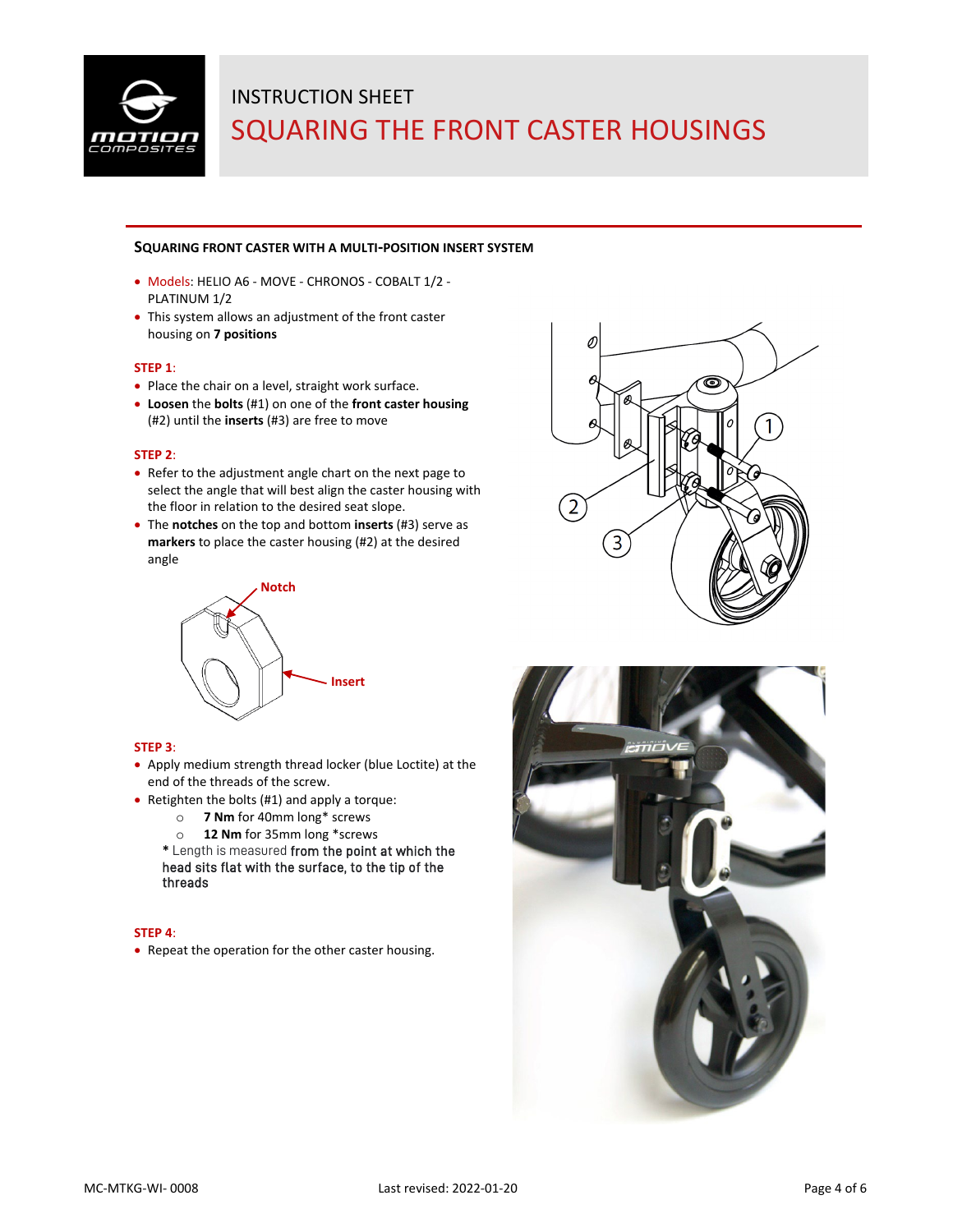





- The **angle ranges shown** are **seat angles** or seat slopes
	- Choose the desired **nearest inserts** configuration according to the seat angle
	- The **notch** is the **mark** to **position** the **insert** correctly.
- To **find out the seat angle**, make sure the **front and rear floor-seat heights are** at the **correct values** and then use **an angle gauge** or a smartphone **app** to **measure the seat angle**.
	- Take the measurement on the frame of the wheelchair (**see next page**).